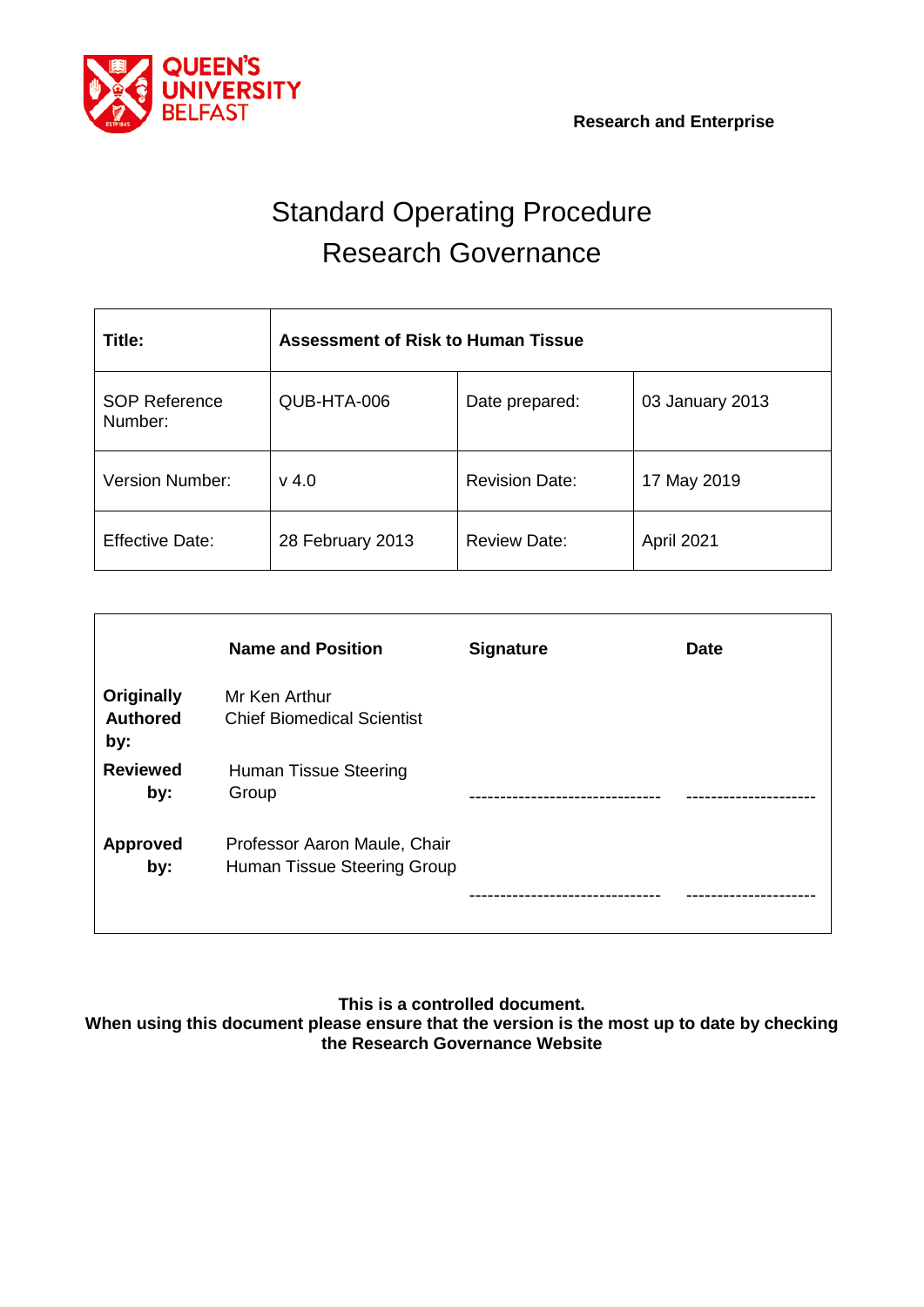## **Do Not Copy**

## Revision Log

| <b>Previous Version</b> | Date of             | Reason for                  | <b>New Version</b> |  |  |  |  |
|-------------------------|---------------------|-----------------------------|--------------------|--|--|--|--|
| number                  | Review/Modification | Review/Modification         | <b>Number</b>      |  |  |  |  |
| FMH&LS/SOP/008/01       | 03/01/2013          | Reformat because of<br>V1.0 |                    |  |  |  |  |
|                         |                     | integration to Research     |                    |  |  |  |  |
|                         |                     | Governance                  |                    |  |  |  |  |
| Final $v$ 1.0           | 07/01/2015          | <b>Periodic Review</b>      | Final $v$ 2.0      |  |  |  |  |
| Final $v$ 2.0           | 10/04/2017          | Review in response to       | Final $v3.0$       |  |  |  |  |
|                         |                     | Human Tissue Authority's    |                    |  |  |  |  |
|                         |                     | Codes of Practice and       |                    |  |  |  |  |
|                         |                     | Standards update.           |                    |  |  |  |  |
| Final 3.0               | 17/05/2019          | Periodic review. Logo and   | V4.0               |  |  |  |  |
|                         |                     | name of Chair updated       |                    |  |  |  |  |
|                         |                     | on cover page. Web links    |                    |  |  |  |  |
|                         |                     | updated.                    |                    |  |  |  |  |
|                         |                     |                             |                    |  |  |  |  |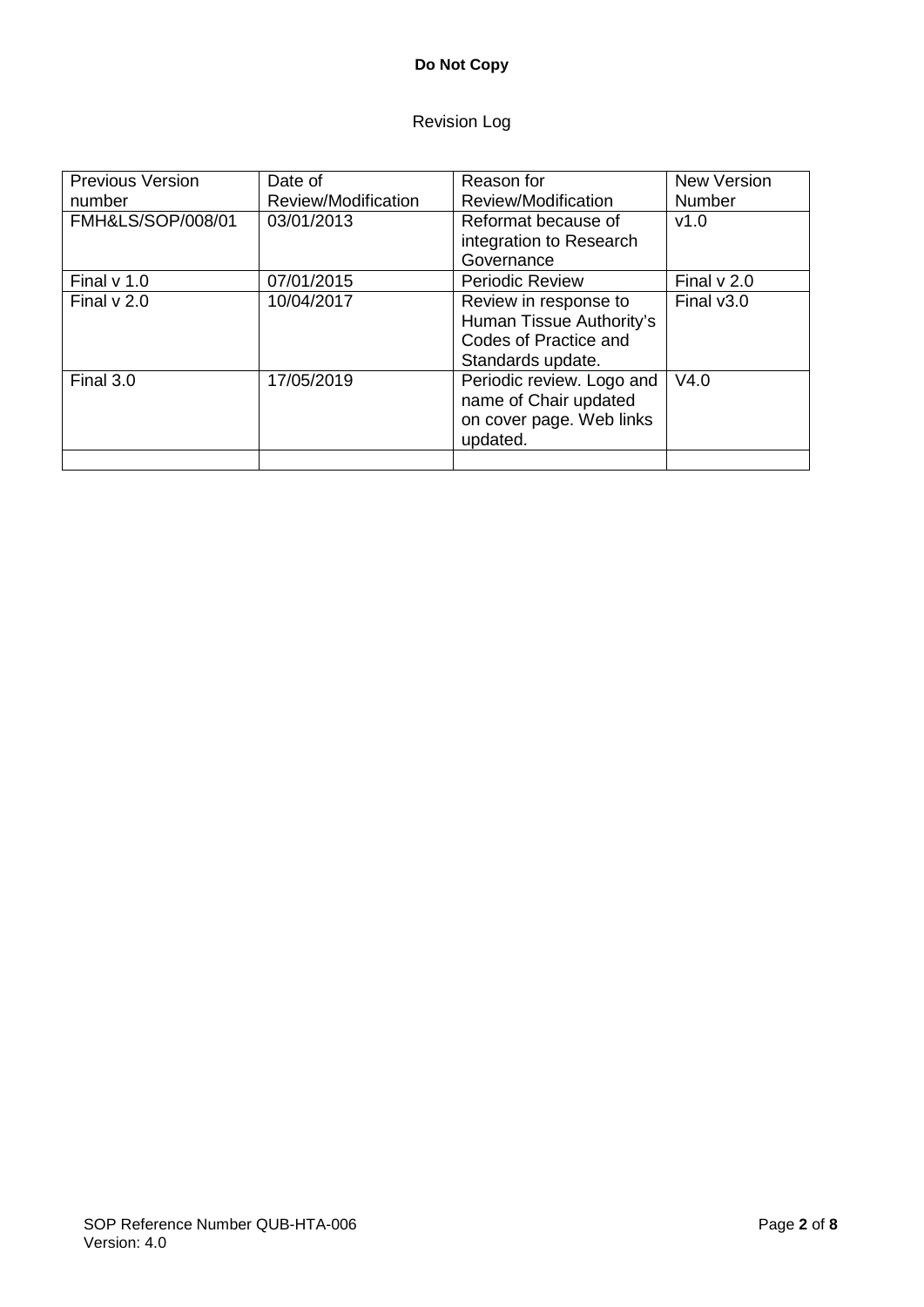### **1. Purpose**

This Standard Operating Procedure (SOP) describes the process by which a risk assessment is carried out, recorded and controlled in connection with the handling of relevant material as defined by the Human Tissue Act 2004 (HT Act).

Within each lab the risks to the relevant material should be identified and minimised.

#### **2. Introduction**

The HT Act came into force on the 1 September 2006 and provides a framework for regulation of research involving the removal, storage, use and disposal of human tissue.

A risk assessment is defined as "a systematic examination of the hazards associated with the work, an evaluation of the risks (in this instance) to human tissue from those hazards and a judgement of the measures required to eliminate or control the risk to the tissue". It is essential that all risk assessments which occur during the course of a scheduled purpose are appropriately recorded and acted upon. Where necessary, multiple assessments may be made where different activities/processes yield different risks to the tissues.

All reasonable precautions MUST be taken to reduce both the possible severity and likelihood of the hazards and consequently the risk to human tissues. Having carried out the assessment, any activity which is deemed "likely" to cause damage, loss or destruction<sup>[1](#page-2-0)</sup> should be avoided and a safer mode of work designed. A new risk assessment will be required.

The risk assessment should consider the risk to the tissue from all reasonable relevant events. An example would be a risk assessment in the event of the failure of a freezer or other storage in which human tissue is held, or for the transportation of tissue to another location.

#### **3. Scope**

This SOP applies to all members of University staff; both academic and support staff as defined by Statute 1 and including honorary staff and students who are involved with the removal, storage, use of relevant material for scheduled purposes.

Note: Human tissue samples collected as part of a clinical trial of an investigative medicinal product (CTIMP) or samples acquired and stored in the Northern Ireland Biobank will have their own procedures and requirements and should not follow this SOP.

#### **4. Responsibilities**

<u>.</u>

#### **4.1 Designated Individual**

The Designated Individual (DI) is responsible for ensuring that appropriate risk assessment procedures are in place**.**

#### **4.2 Person Designated**

The Person Designated (PD) is responsible for providing advice and guidance on human tissue risk assessment procedures in their area as required.

<span id="page-2-0"></span><sup>1</sup> Destructive testing which is part of the experimental design and which is consented to as appropriate does not constitute hazard or risk to tissues.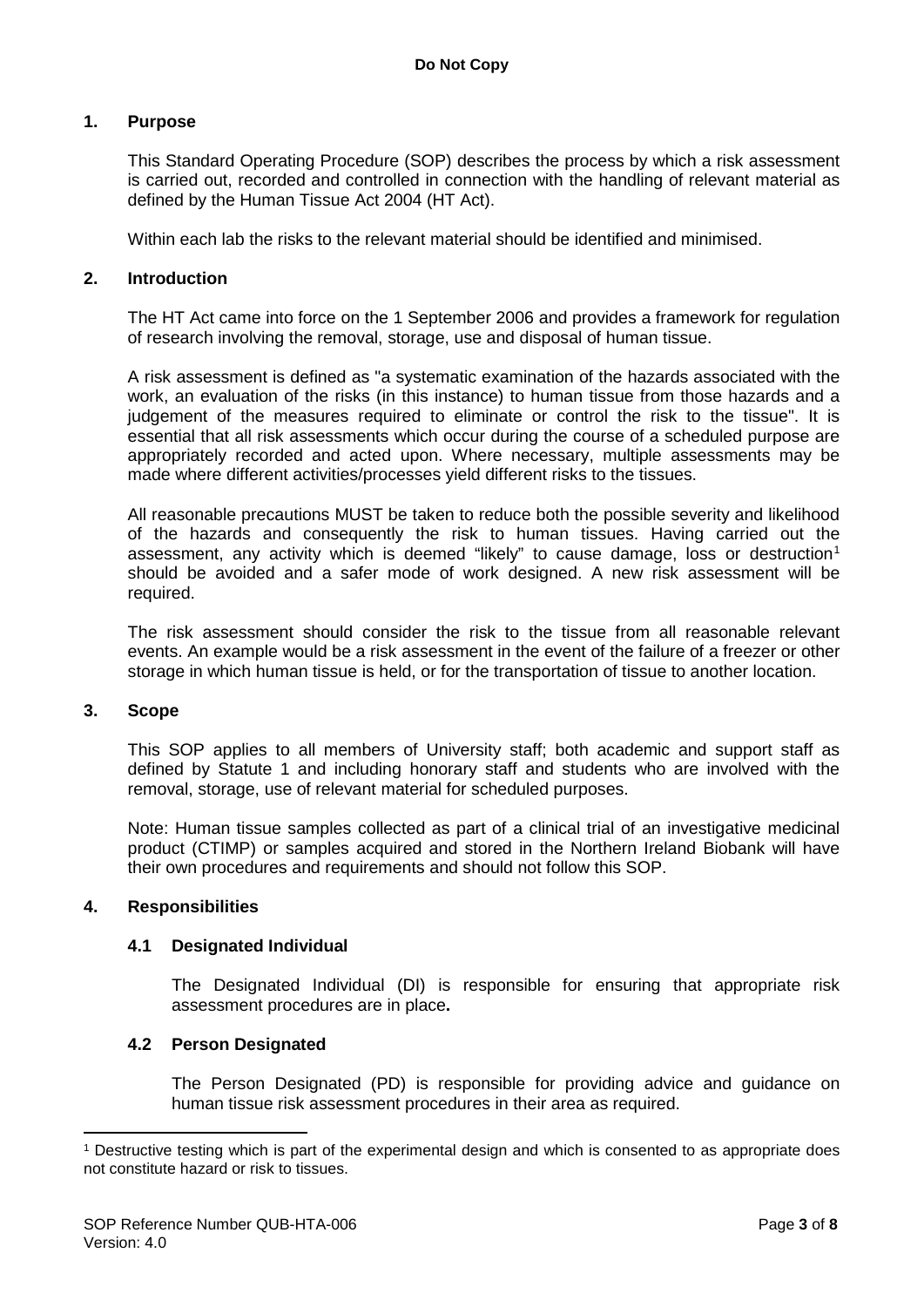### **4.3 Chief Investigator or Custodian**

The Chief Investigator (CI) (or person to whom responsibility has been designated) is responsible for ensuring that all activities carried out under their supervision have had appropriate risk assessment and that any risks identified during the assessment are dealt with via the implementation of appropriate control measures.

#### **4.4 Researcher and Support Staff**

The researcher and/or other support staff delegated tasks involving relevant material must ensure that these tasks are carried out in accordance with the risk assessment and that appropriate control measures are applied as necessary.

#### **5. Procedure**

All applicable health and safety policies and procedures, including the University's Biological Safety Guidance and Chemical Safety Policy, should be adhered to when working with human tissue

[\(https://www.qub.ac.uk/directorates/EstatesDirectorate/UniversitySafetyService/\)](https://www.qub.ac.uk/directorates/EstatesDirectorate/UniversitySafetyService/).

Risk assessment and the application of appropriate control measures should be approached through careful consideration of the following paragraphs.

## **5.1 Risk control measures**

Judgement on the risk control measures necessary should be based on the following:

- What assurances are in place to prevent the use of relevant material without appropriate consent?
- What state(s) is the tissue in during storage and/or processing (fresh, fixed, frozen, processed)?
- What are the processes or storage conditions likely to cause loss or damage to tissue?
- SOPs for all processes involving relevant human material;
- What damage and degree of damage might be caused by the processes or storage?
- Minimising or limiting damage;
- Use of alarms to give warning of equipment malfunction which could give rise to loss or damage;
- Appropriate training of staff/students and competency assessment to ensure correct treatment of tissues;
- Appropriate maintenance of equipment used in processes and/or storage;
- Efficient procedures put in place to ensure prompt and safe collection, transportation, reception and storage of tissues;
- Suitable storage facilities with effective security measures to prevent unauthorized access to tissues;
- Appropriate record keeping of processes.

#### **5.2 Recording risk assessments and control measures**

Due to the diversity of activity in different laboratories in which human tissue is handled, each laboratory should have a local SOP, informed by the content of this general SOP. An important part of the local SOP will be a proforma used in the process to record both risks to the tissues and control measures to minimise those risks.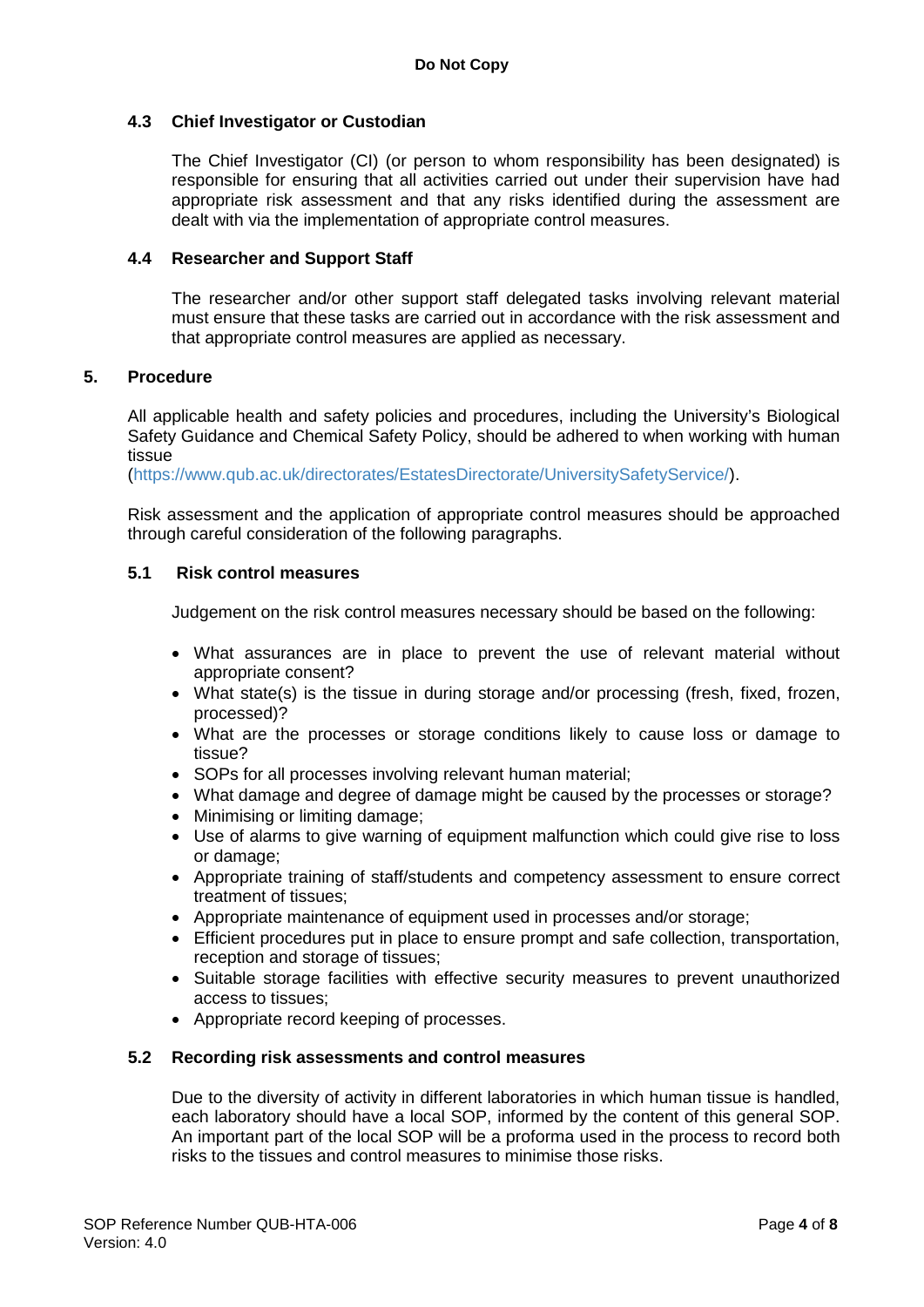It is not necessary to complete a risk assessment every time an activity is carried out. A risk assessment should be completed once, placed on file and kept available for reference. It must be duly signed and dated by any new worker carrying out the activity. Risk assessments should be reviewed regularly and revised if the activity or any hazards associated have changed substantially. Is hold be noted that the same activity carried out in different locations may have differing risks (due to differences in premises, equipment, engineering, etc) and therefore may require a different assessments.

An exemplar recording sheet is attached (Appendix 1). All completed proformas should be filed with other paperwork associated with a particular project (e.g. project protocol, completed consent forms).

Local SOPs must be maintained and made available upon request.

#### **6. References**

Human Tissue Authority Code of – Practice and Standards E Research <https://www.hta.gov.uk/hta-codes-practice-and-standards> (last access May 2019)

Human Tissue Authority Code of Practice and Standards A Guiding Principles and the Fundamental Principle of Consent <https://www.hta.gov.uk/hta-codes-practice-and-standards> (last accessed May 2019)

Human Tissue Authority definition of relevant material [https://www.hta.gov.uk/policies/list](https://www.hta.gov.uk/policies/list-materials-considered-be-%E2%80%98relevant-material%E2%80%99-under-human-tissue-act-2004)[materials-considered-be-%E2%80%98relevant-material%E2%80%99-under-human-tissue](https://www.hta.gov.uk/policies/list-materials-considered-be-%E2%80%98relevant-material%E2%80%99-under-human-tissue-act-2004)[act-2004](https://www.hta.gov.uk/policies/list-materials-considered-be-%E2%80%98relevant-material%E2%80%99-under-human-tissue-act-2004) (last accessed May 2019)

QUB Safety Service [https://www.hta.gov.uk/policies/list-materials-considered-be-](https://www.hta.gov.uk/policies/list-materials-considered-be-%E2%80%98relevant-material%E2%80%99-under-human-tissue-act-2004) [%E2%80%98relevant-material%E2%80%99-under-human-tissue-act-2004](https://www.hta.gov.uk/policies/list-materials-considered-be-%E2%80%98relevant-material%E2%80%99-under-human-tissue-act-2004) (last accessed May 2019)

#### **7. Appendices**

Appendix 1 Example Risk Assessment (Health and Safety)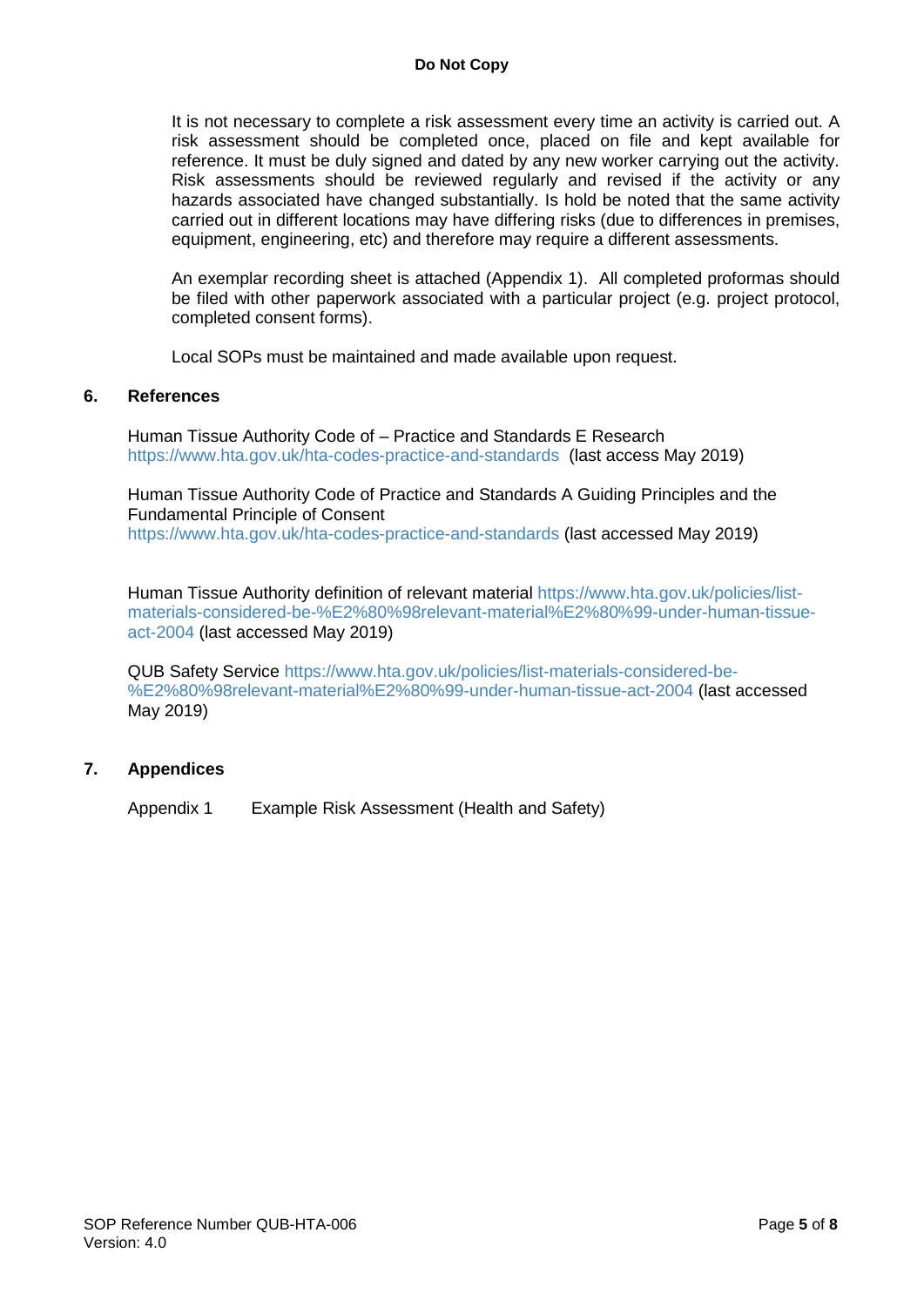#### QUB-HTA-006 Appendix 1

# **Example Risk Assessment (Health and Safety)**

| School/Department/Unit:  | Work activity:  |                       |  |
|--------------------------|-----------------|-----------------------|--|
| Assessment completed by: | Date completed: | <b>Review Period:</b> |  |

| <b>Activity</b><br>(task step)                                                                                                            | <b>Hazards</b>                                                                                 | <b>Outcome</b>                   | <b>Existing Control Measures</b><br>(What are you already doing?)                                                                                                                                          | Severity<br>(1-4) | Likelihood<br>(1-4) | Risk Level<br>L.M.H. VH) | What further action is necessary | Final risk<br>rating | <b>Action by</b><br>whom<br>& by when |
|-------------------------------------------------------------------------------------------------------------------------------------------|------------------------------------------------------------------------------------------------|----------------------------------|------------------------------------------------------------------------------------------------------------------------------------------------------------------------------------------------------------|-------------------|---------------------|--------------------------|----------------------------------|----------------------|---------------------------------------|
| Disposal of human<br>tissue slides                                                                                                        | Risk of<br>inappropriate<br>disposal<br>(disposal of<br>slides which<br>should be<br>retained) | Complete<br>loss<br>Destruction  | Follow appropriate steps of SOP<br>NI-MPL-SOP-036-Waste Disposal.<br>Ensure data to be recorded in that<br>SOP, including quantities &<br>identifiers is checked and recorded.<br>Signed records retained. | $\overline{2}$    | 1                   |                          | N/A                              |                      |                                       |
| Disposal of human<br>tissue samples<br>other than slides.<br>(Slides are considered<br>lower risk due to<br>usually being<br>replaceable) | Risk of<br>inappropriate<br>disposal<br>(disposal of<br>samples which<br>should be kept)       | Complete<br>loss<br>Destruction  | Follow appropriate steps of SOP<br>NI-MPL-SOP-036-Waste Disposal.<br>Ensure data to be recorded in that<br>SOP, including quantities &<br>identifiers is checked and recorded.<br>Signed records retained. | 4                 | 1                   | м                        | N/A                              |                      |                                       |
| T-Scan 300/Freezer<br>temperature<br>monitoring of CPH<br>freezers:                                                                       | Circuit trip to<br>power supply for<br>T-Scan data<br>logger.                                  | Complete<br>loss.<br>Destruction | Data logger has built -in battery<br>back-up.                                                                                                                                                              | $\overline{2}$    | 2                   | M                        | N/A                              |                      |                                       |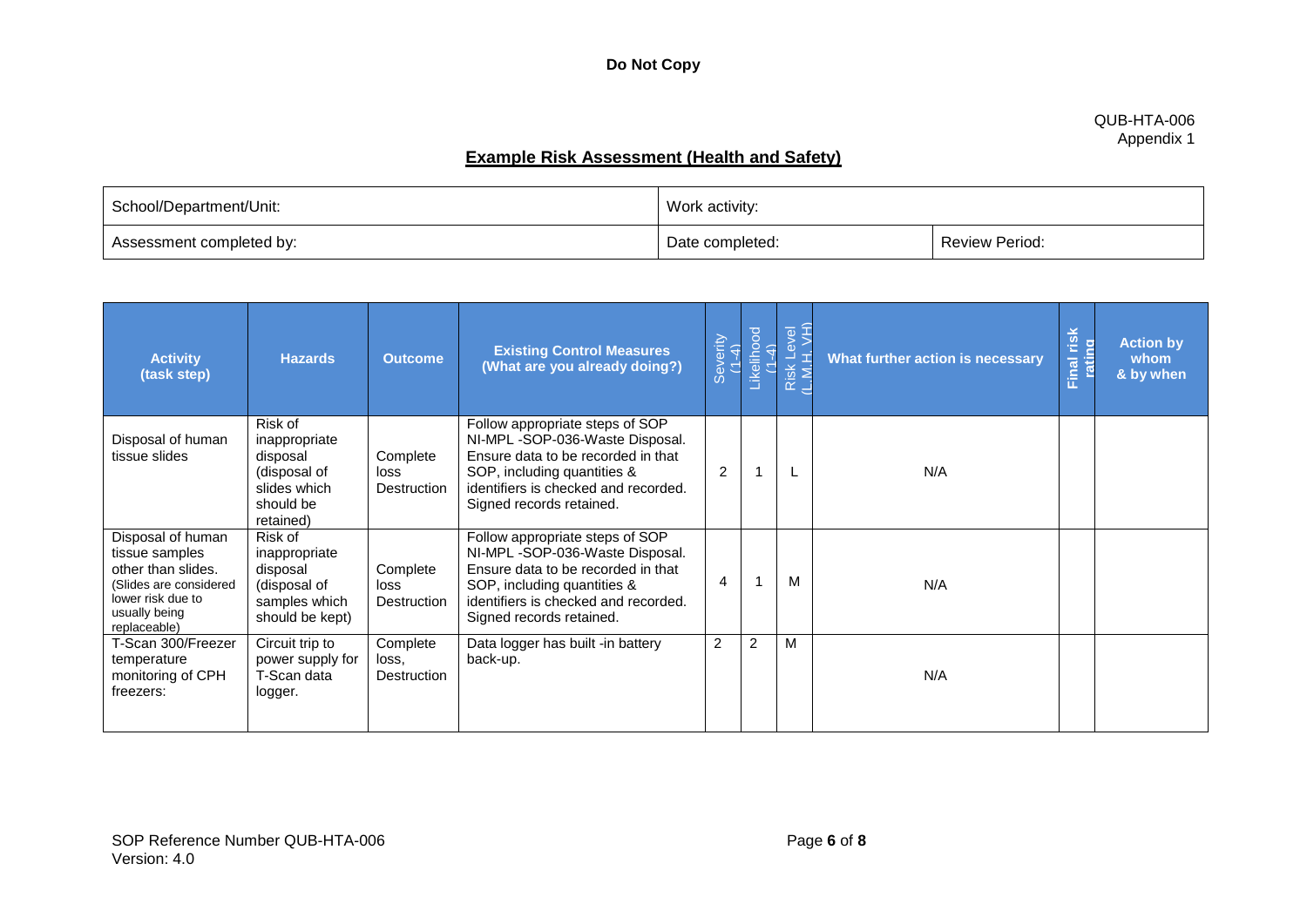## **Do Not Copy**

| <b>Activity</b><br>(task step)            | <b>Hazards</b>                                                                                                                                                                     | <b>Outcome</b>                          | <b>Existing Control Measures</b><br>(What are you already doing?)                                                                                                                                                                                                                                                                                                                  | Severity<br>$(1 -$<br>Ź, | Likelihood<br>(1-4)           | Risk Level<br>(L.M.H. VH) | What further action is necessary | risk<br>rating<br>Final | <b>Action by</b><br>whom<br>& by when |  |
|-------------------------------------------|------------------------------------------------------------------------------------------------------------------------------------------------------------------------------------|-----------------------------------------|------------------------------------------------------------------------------------------------------------------------------------------------------------------------------------------------------------------------------------------------------------------------------------------------------------------------------------------------------------------------------------|--------------------------|-------------------------------|---------------------------|----------------------------------|-------------------------|---------------------------------------|--|
|                                           | Failure of<br>computer hard-<br>drive.                                                                                                                                             | Complete<br>loss.<br>Destruction        | T-Scan weekly reports backed up to<br>hard drive of alternative computer. It<br>is planned to provide an external<br>hard-drive to further back-up this<br>computer data.<br>Daily monitoring by t-Scan and<br>automatic data storage on parallel<br>computers within t-Scan<br>Also automatic data streaming to<br>QUB university mainframe computer<br>which is backed up daily. | 3                        | $\overline{2}$                | H                         | N/A                              |                         |                                       |  |
|                                           | Deviation<br>(rising/falling) of<br>freezer<br>temperatures<br>from set<br>parameters.                                                                                             | Complete<br>loss.<br><b>Destruction</b> | T-scan alert received. Cause<br>determined & freezer engineers<br>called for investigation where<br>necessary.                                                                                                                                                                                                                                                                     | 3                        | 2                             | H                         | N/A                              |                         |                                       |  |
|                                           | T-Scan sensors<br>fail to send data.<br>Failure of T-                                                                                                                              | Complete<br>loss.<br><b>Destruction</b> | Sensor check-in failure email<br>received<br>Notify T-Scan engineer who can<br>check system remotely.                                                                                                                                                                                                                                                                              | 4<br>4                   | $\overline{2}$<br>$\mathbf 1$ | H<br>M                    | N/A                              |                         |                                       |  |
|                                           | Scan system<br>Failure of QUB<br>Internet/Network                                                                                                                                  | Complete<br>loss,<br>Destruction        | Monitor affected freezers manually<br>Notify QUB Estates & Information<br><b>Services</b><br>Monitor all freezers manually until<br>internet services restored.                                                                                                                                                                                                                    | $\overline{4}$           | $\overline{2}$                | H                         | N/A                              |                         |                                       |  |
|                                           | Put the date the assessment was completed and put in a review date,<br>The task or activity i.e. mowing the lawn<br>normally annually unless the task, person or equipment changes |                                         |                                                                                                                                                                                                                                                                                                                                                                                    |                          |                               |                           |                                  |                         |                                       |  |
| School/Department/Unit: Estates Gardening |                                                                                                                                                                                    |                                         |                                                                                                                                                                                                                                                                                                                                                                                    |                          |                               |                           | Task/Work activity: Mowing lawn  |                         |                                       |  |